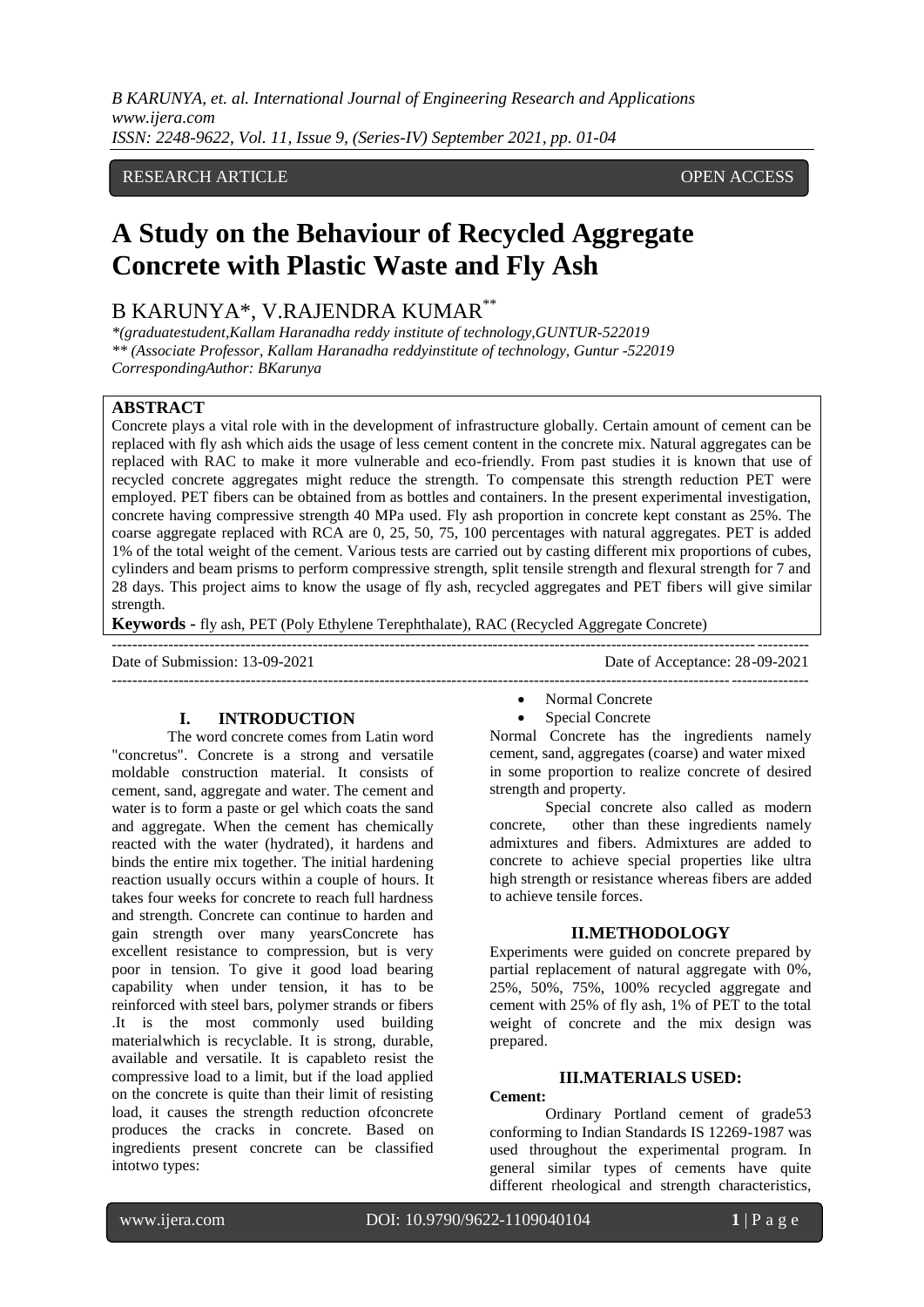mainly when used in combination with admixtures and cementing material. Specific gravity of cement is 3.15

Table1:Chemicalcompositionofcement:

|   | S.NO Chemical composition      | <b>OPC</b> |
|---|--------------------------------|------------|
|   | Sio <sub>2</sub>               | 20.8       |
| 2 | Na <sub>2</sub> O              | 0.31       |
| R | CaO                            | 65.40      |
| 4 | MgO                            | 1.3        |
| 5 | $Al_2O_3$                      | 4.60       |
| 6 | $K_2O$                         | 0.44       |
|   | $SO_3$                         | 2.2        |
| 8 | Fe <sub>2</sub> O <sub>3</sub> | 2.8        |

#### FLYASH:

Most fly ash is a pozzolanic material, which means it is a siliceous or siliceous and aluminous material that reacts with calcium hydroxide to form cement. When Portland cement reacts with water, it produces a calcium silicate hydrate and lime. This reaction of fly ash is lime in concrete improves strength. Typically, fly ash is added to the structural concrete 15-35 percent to weight of the cement.

#### FineAggregate:

Fine aggregate (sand) used for this entireinvestigationforconcretewasriversandconform ingtozone-IIofIS:383-

1970.Locallyavailableriversandpassedthrough4.75 mmISsieveisconsideredasfineaggregate.Specificgra vityofriversandis2.61

#### CoarseAggregate:

In this project two types of aggregates were using, they are

- Natural aggregates
- Recycled aggregates

#### Natural aggregates:

Coarse Aggregate occupies upto35 to 70% of the volume of the concrete. Smallsized aggregates produce higher strengthconcrete. Theworkability offreshconcreteisaffectedbyparticleshapeandtexture .Coarseaggregate iscrushed granite of 20 mm size has been usedascoarse aggregate.Specificgravityofcoarseaggregateis2.75.

#### Recycled aggregates:

The aggregates should be sieved and taken according to the required sizes. In this case the recycled aggregates should be passed through 20mm sieve and should be retained on 16mm sieve.

The aggregates collected by sieve analysis are washed for about 15 to 20 mins. Washing process cleanses the aggregates to a considerable extent. The RCA kept in sun for drying for about 30 mins. The RCA heated in an oven at temperature around 150 º C for about an hour. The RCA were kept in trays when heated.

#### PET fibers:

Poly Ethylene Terephthalate commonly abbreviated PET. It is thermoplastic polymer resin of the polyester family and issued in synthetic fibers,PET is one of the most important tend extensively used plastics. The PET bottles are collected from the households which are left over after its usage. These bottles are cut down into pieces which are then cut down as fibers manually with scissors. Fig 3.6 shows the PET fibers of dimension 40mm x 2mm. The aspect ratio of fibers is 20. The aspect ratio is kept constant throughout the project.

#### Super plasticizers:

Their addition to concrete reduces the water-cement ratio, not affecting the workability of the mixture, and enables the production of selfconsolidating concrete and high performance concrete. Super plasticizer used is Conplast SP430

#### **IV .MIXDESIGN**

Mix design for M40 grade of concrete wasprepared by using the guidelines of IS 10262:2009.The mix proportion of mix design of material is1:2.11:2.69withwatercementratioas0.364.Thestud y is conducted to determine the compressive strength, split tensile strength and flexural strength of concrete when cement is replaced by50% of recycled aggregate ,1% of PET,25% of fly ash .Themouldsusedinthisexperimentarecubewithasizeo f150mm×150mm×150mm,cylinderwithasize

of150mm dia. and 300mm height, prism beamwithsizeof700mm×150mm×150mm.Theceme nt,coarseaggregate,fineaggregate, fly ash ,PET, recycled aggregates are mixed thoroughly until uniform mixture is attained and then is mixed with super plasticizer and water. Compression and split tensile strength are conducted on compressive strength machine and flexural strength is conducted on flexural testing machine .Three samples per batch were tested, the average strength values are reported.

#### **V. RESULTS AND DISCUSSION:**

### Compressive Strength of Concrete:

The test was carried out conforming to IS 516-1965 to obtain compressive strength of concrete at the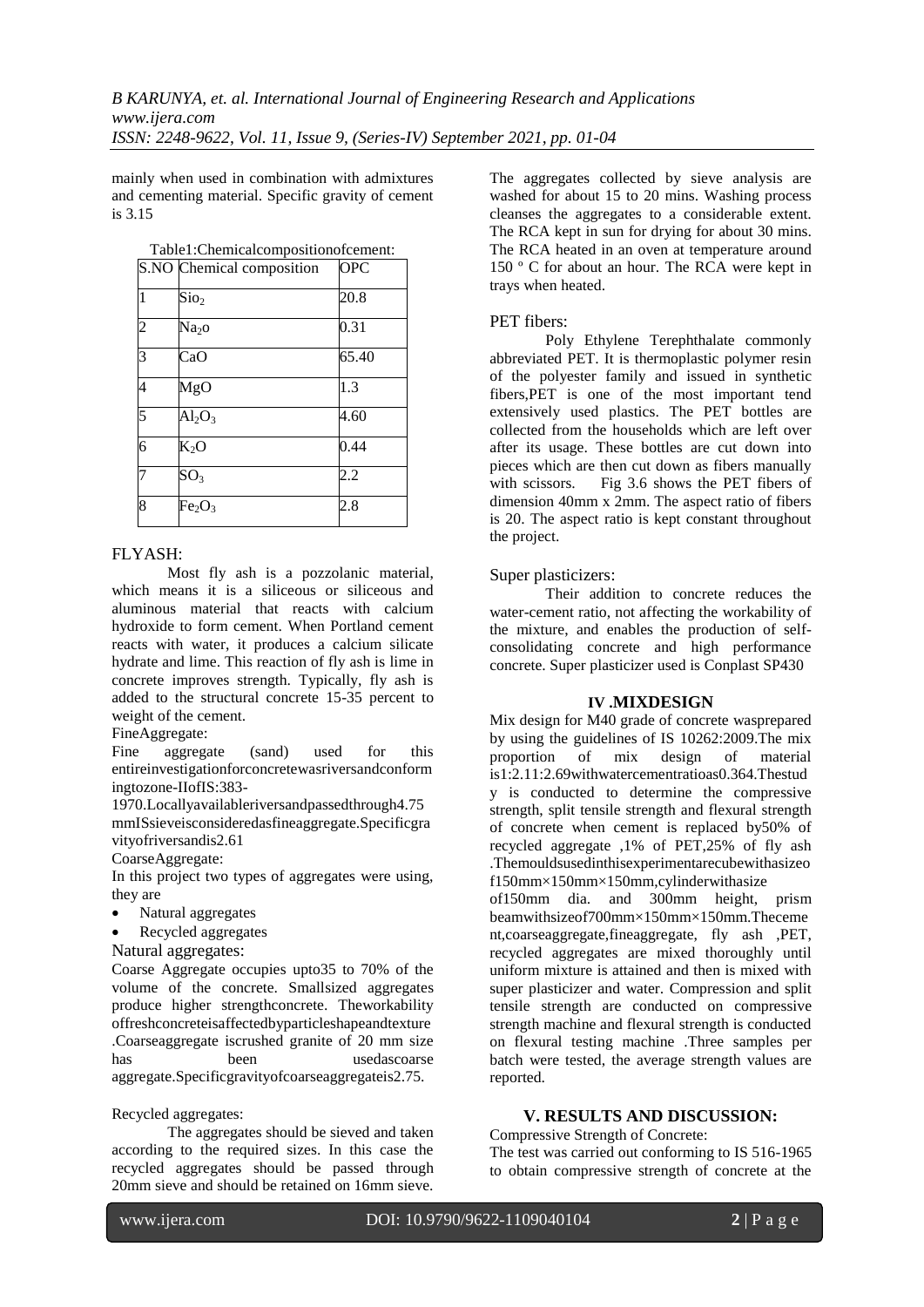*B KARUNYA, et. al. International Journal of Engineering Research and Applications www.ijera.com*

*ISSN: 2248-9622, Vol. 11, Issue 9, (Series-IV) September 2021, pp. 01-04*

age of 7 days and 28 days. The specimens (cubes) were tested using compression testing machine CTM: 2000KN

Mix-1: 0% recycled aggregate, 25% Fly Ash and 1% PET fibers Concrete Mix

Mix-2: 25% recycled aggregate,, 25% Fly Ash and 1% PET fibers Concrete Mix:

Mix-3:50% recycled aggregate,, 25% Fly Ash and 1% PET fibers Concrete Mix

Mix-4For 75% recycled aggregate,, 25% Fly Ash and 1% PET fibers Concrete Mix

Mix-5: For 100% recycled aggregate,, 25% Fly Ash and 1% PET fibers Concrete Mix

| Table2:Compressivestrengthat7daysand28days |  |  |  |
|--------------------------------------------|--|--|--|
|--------------------------------------------|--|--|--|

| S.N0 | Mix       | 7days                | 28days               |
|------|-----------|----------------------|----------------------|
|      |           | (N/mm <sup>2</sup> ) | (N/mm <sup>2</sup> ) |
|      | Mix -1    | 25.6                 | 45.3                 |
|      | $Mix -2$  | 25.9                 | 45.5                 |
|      | $Mix -3$  | 23                   | 45.4                 |
|      | $Mix -4$  | 22.25                | 41.2                 |
|      | $Mix - 5$ | 20.7                 | 39.4                 |

| <b>Figure1</b> : Compressive strength at 7 days and 28 |  |
|--------------------------------------------------------|--|
| days                                                   |  |



Split Tensile Strength:

The test was carried down conforming to IS 516-1959 to obtain split tensile strength of concrete at the age of 7 days and 28 days. The cylinders were tested by using compression testing machine (CTM) of capacity 2000KN

**Table3**: Splittensilestrengthat7daysand28days.

| S.NO           | <b>MIX</b> | ' days | 28 days |
|----------------|------------|--------|---------|
|                | Mix -1     | 2.81   | 4.36    |
| $\overline{c}$ | $Mix -2$   | 2.88   | 4.45    |
| 3              | $Mix -3$   | 2.65   | 4.39    |
| $\overline{4}$ | $Mix -4$   | 2.24   | 3.95    |
| 5              | $Mix -5$   | 2.05   | 3.79    |

**Figure2:**Splittensilestrengthat7daysand28day



Flexural Tensile Strength:

The test was carried down conforming toIS 516-1959 to obtain Flexural strength of concreteat the age of 7 days and 28 days. The prisms weretested usingflexural testing machine

**Table4:**Flexuraltensilestrengthat7daysand28d

|                 | ays       |        |         |
|-----------------|-----------|--------|---------|
| <b>S.NO MIX</b> |           | 7 days | 28 days |
|                 | Mix -1    | 3.16   | 5.34    |
| $\overline{c}$  | $Mix -2$  | 2.74   | 4.96    |
| 3               | Mix -3    | 2.53   | 4.73    |
|                 | $Mix -4$  | 2.39   | 4.59    |
|                 | $Mix - 5$ | 2.12   | 4.12    |

**Figure3:**Flexuraltensilestrengthat7daysand28



#### **VI.CONCLUSIONS**

The following conclusions are drawn from the results:

The workability of the concrete has increased by 15% when 50% RAC is used while compared to normal concrete.

While increasing the percentage of RAC the workability got decreased.

The average 28 days compressive strength of M40 grade concrete has increased by 14% when replacement of RAC was up to 50%, further on increasing the RAC the compressive strength decreases gradually.